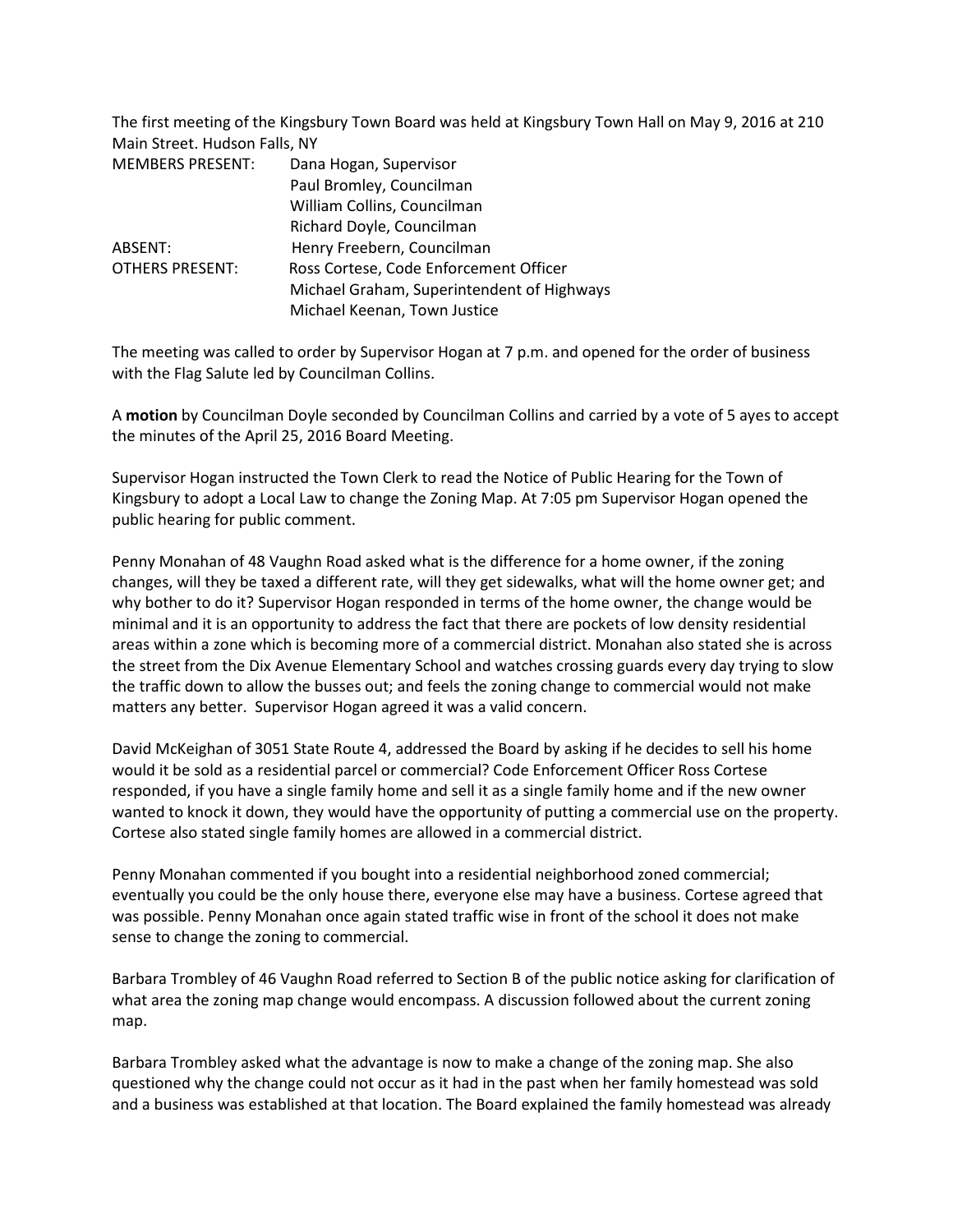zoned commercial at that time; therefore a business could be established with no change to the zoning map. The Board explained if the proposed zoning map was changed to commercial; any new business would be subject to site plan review with the Town of Kingsbury Planning Board. Barbara Trombley asked if there was an advantage to changing all of the proposed area to commercial, why not individual parcels. Councilman Bromley explained it is illegal to do spot zoning; the Town cannot select a parcel and change the zoning, it must be a designated area. A discussion followed. Darrin Fish questioned what the overall goal was, why is this change being proposed. Supervisor Hogan explained they want to try to increase the ease of commercial development along Route 32 corridor. Supervisor Hogan commented the matter will be tabled with the advice from Town Attorney Jeffrey Meyer;and the Town has not heard from the County. The matter is still open for discussion; with the Board taking into consideration the comments received from the public. Darrin Fish asked if this was the Town's suggestion. The Board responded yes. Barbara Trombley asked if it would be voted on tonight, and if not would they be notified before the vote takes place. Supervisor Hogan recommended they attend the next Board meeting.

The Town Board convened as the Board of Health to discuss 9 Bly Avenue. Code Enforcement Ross Cortese provided pictures of the property and inside the house. Cortese had received complaints from the neighbors about the condition of the property. The owners are deceased; Cortese has reached out to Washington County for information about ownership and no information is available. Neighbors have complained about rodents in the area which may be coming from 9 Bly Avenue. The Washington County Sheriff's Department and Cortese went into the house and found it was pretty bad inside. Cortese would like the Board to determine how he should proceed with this matter. Cortese has posted a notice on the property indicating there was a Board Meeting, where the Town Board would convene as the Board of Health to discuss the matter due to the condition of the property.

A **motion** by Councilman Doyle seconded by Councilman Collins and carried by a vote of 5 ayes to adopt the following resolution

## **TOWN BOARD TOWN OF KINGSBURY COUNTY OF WASHINGTON, STATE OF NEW YORK**

# **RESOLUTION DETERMINING A PUBLIC NUISANCE AT 9 BLY AVENUE AND ORDERING CLEANUP**

**WHEREAS**, pursuant to Chapter 168 of the Code of the Town of Kingsbury the Town Board, acting as the local Board of Health has the authority to abate any unsanitary condition to constitute a nuisance or condition detrimental to life and health; and

**WHEREAS**, the premises located at 9 Bly Avenue, tax map # 154.11-5-7 owned by Martin L. Morris and Linda J. Morris, has fallen into a state of disrepair with excessive garbage, refuse, and filth having accumulated on premises, as well as attracting rodents, insects, pests and other vermin detrimental to health; and

**WHEREAS**, Francis Cortese, the Code Enforcement Officer of the Town of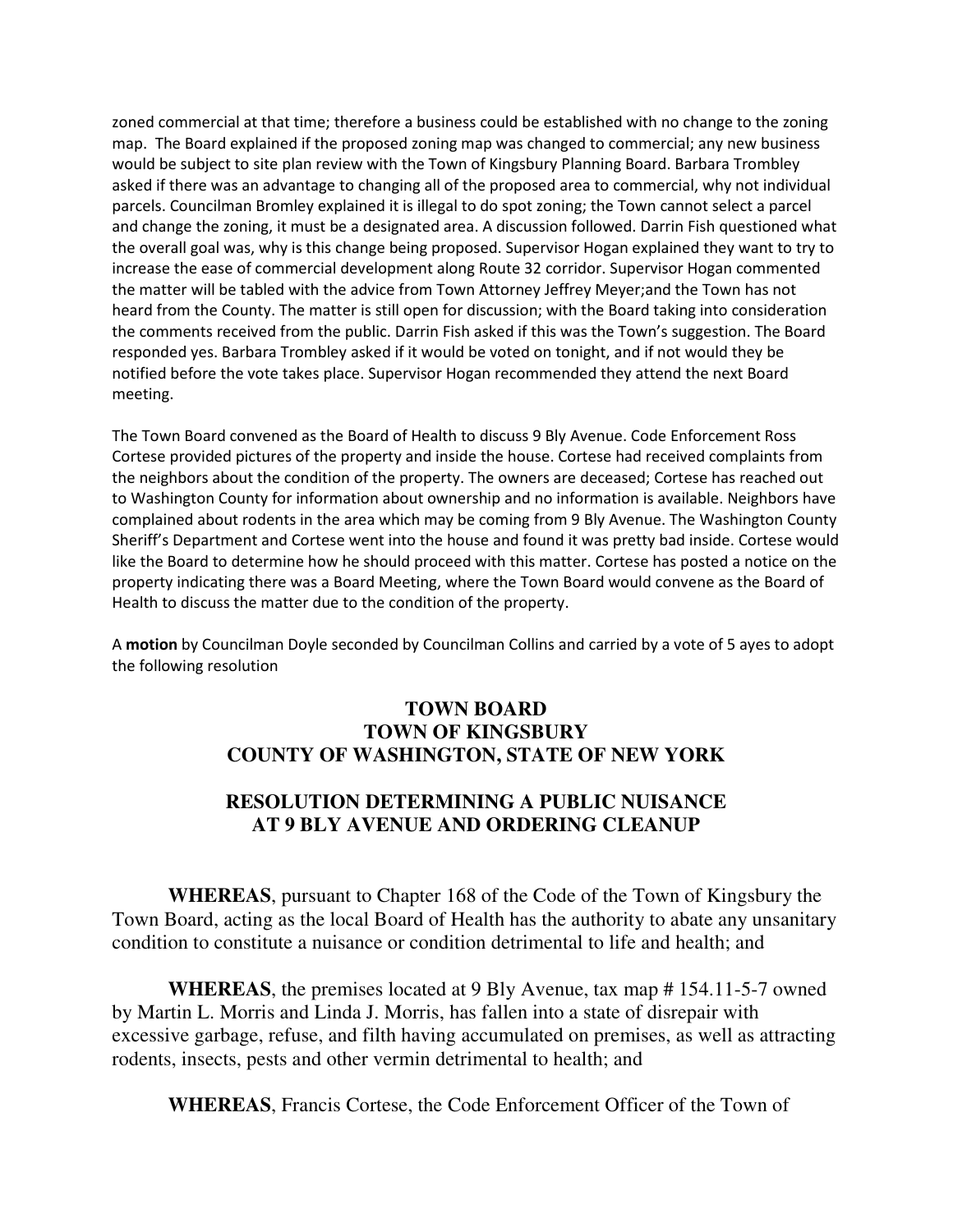Kingsbury inspected the subject premises and issued a preliminary determination and order on May 9, 2016 declaring the property unsafe and a clear danger to the public health, safety and welfare; and

**WHEREAS**, by order of the Code Enforcement Officer, the premises was posted and notices were sent to the owner at their tax billing address setting May 9, 2016 at 7:00 p.m. to appear before the Town Board sitting as the local Board of Health; and

**WHEREAS**, the Town Board, acting as the local Board of Health has considered the preliminary determination and order and are prepared to issue a determination in accordance with Chapter 168 of the Code of the Town of Kingsbury, and the Laws of the State of New York.

## **NOW, THEREFORE BE IT RESOLVED THAT:**

 Section 1. The Town Board has determined that said premises is a public nuisance due to the accumulation of garbage, refuse and filth as well as the presence of rodents, insects, pests and other vermin in accordance with the determination of Mr. Cortese.

 Section 2. At the public hearing no one spoke at the public hearing on behalf of the property owner for consideration of this determination and proceeding with clean-up of the premises.

 Section 3. The Code Enforcement Officer having confirmed that the condition of the premises has not been remedied as directed by the preliminary determination and order.

 Section 4. The Town hereby authorizes the Code Enforcement Officer to proceed to clean-up the premises and remedy the public nuisance occurring on site, and all costs incurred by the Town shall be assessed against the land and become a lien on the property and shall be collected in the same manner as taxes levied thereon.

 Section 5. The Town Clerk upon consultation with the Town Attorney shall serve notice on the owner, or legal representative, as well as the Washington County Clerk's Office.

Section 6. This resolution shall take effect immediately.

A **motion** by Councilman Bromley seconded by Councilman Collins and carried by 5 ayes to award the T-Shirt bid for the Recreation Program in the amount of \$7,353.75 to Hallwear.

Town Clerk has been instructed to have a Notice to Bidders published for the purchase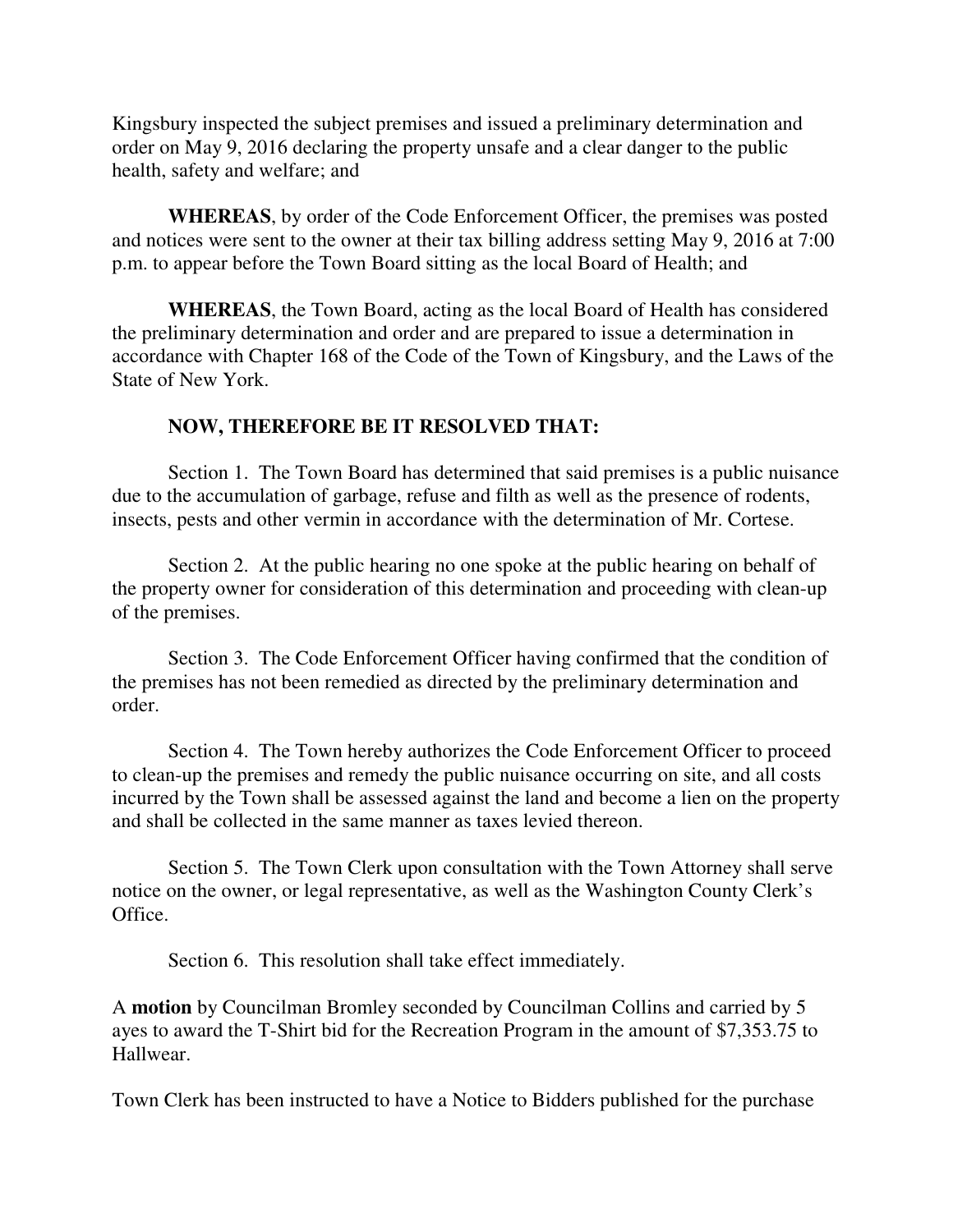and installation of a fire alarm system for the Highway Garage located at 437 Vaughn Road. The bids must be received in the Town Clerk Office by 3 pm on May 23, 2016.

Supervisor Hogan read a letter from the New York State Public Service Commission. In January 2016 their staff was directed to develop a process for Commission consideration of a Clean Energy Standard (CES) program. The CES mandates that by the year 2030, half the electricity used in the State will come from renewable resources such as solar, wind and hydro. The staff prepared a White Paper on CES as well as a cost benefit analysis of the proposed CES and issued the reports for public comment. Information sessions and public statement hearings are scheduled throughout the state.

Supervisor Hogan received a Public Hearing request from the New York State Department of Transportation regarding Baldwin Corner Bridge. The bridge is safe to cross but is in need of repair. The tentative project schedule is as follows: project approval will occur in July 2016, the plans will be identified in November 2016, date opening will occur in February 9, 2017, construction will begin in April of 2017 and with completion approximately in November 2017. A public hearing has been tentatively scheduled for June 27, 2016 at the Kingsbury Town Hall.

Town Clerk reported the first day in the new Town Hall was a bit chaotic but went well. Town Clerk also reported the following: Five resumes had been received for the Town Historian position. A representative of Solar City requested a peddler's permit. A discussion followed. Town

Attorney Meyer will be contacted in regard to issuing the permit.

TNT Fireworks has requested a permit to sell fireworks at Rite Aid. A discussion followed.

Councilman Bromley asked Code Enforcement Officer Ross Cortese if he had received a call from East Side. Cortese reported he had received no call. Town Attorney Meyer has had contact with the DEC's lawyer, who was having contact with whoever is taking over the East Side property. Attorney Meyer will address this at the next Board Meeting.

Justice Michael Keenan stated the Court transition has been stressful. Judge Keenan reported the new Court Clerk office will require furniture and they will use whatever furniture is available and then determine what is needed. The Town will need to purchase filing cabinets. Judge Keenan will do some research to see if JCAP will reimburse the Town for any purchases that are necessary for the Court Clerk office.

Superintendent of Highways Michael Graham reported the following: They will be paving tomorrow; the paving is going well. Auctions International brought in approximately \$700.00; with the safe bringing in about \$500.00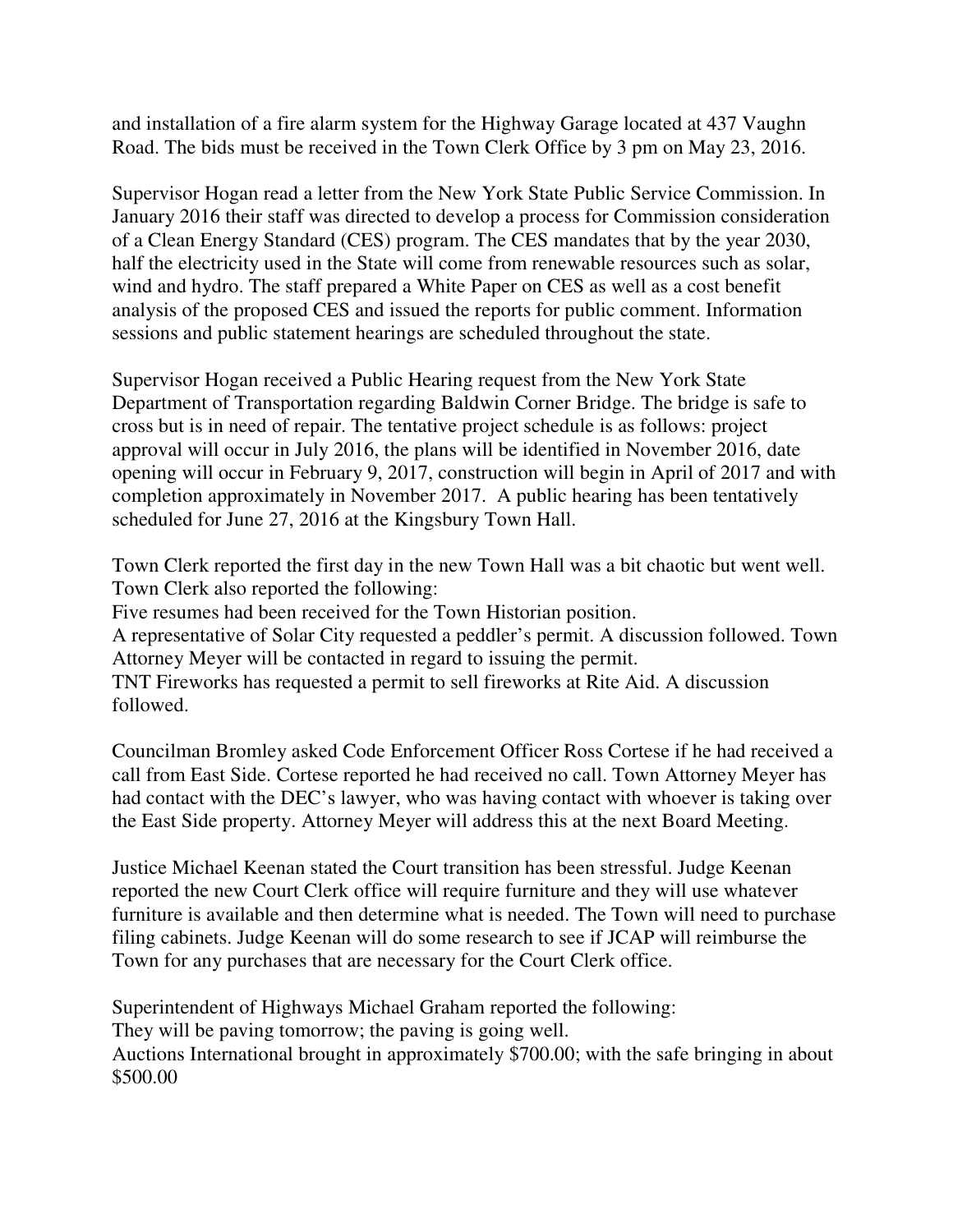A **motion** by Councilman Bromley seconded by Councilman Doyle and carried by a vote of 5 ayes to appoint Jim Shaw as an Alternate Recreation Commission.

Supervisor Hogan stated at the last meeting the Board had received a letter of resignation from Town Historian Paul Loding. Town Clerk drafted the following letter:

Dear Mr. Paul Loding, It is with deep regret the Kingsbury Town Board accepts your resignation as of April 30, 2016. We thank you for your dedication and years of service to the community.

Sincerely yours,

Dana Hogan Town of Kingsbury Supervisor

Supervisor Hogan read the following proclamation to Paul Loding:

#### **PROCLAMATION FROM THE TOWN OF KINGSBURY IN RECOGNITION OF PAUL LODING FOR EXEMPLARY SERVICE AND DISTINGUISHED SERVICE TO THE TOWN OF KINGSBURY**

**Whereas, Paul Loding has served the Town of Kingsbury since 1990 in his position as Town Historian; and** 

**Whereas, Paul Loding is being awarded this recognition as a testimonial of loyal and dedicated service to the Town of Kingsbury as Historian; and** 

**Whereas, Paul Loding has been an important resource and friend to our community; and** 

 **\_\_\_\_\_\_\_\_\_\_\_\_\_\_\_\_\_\_\_\_** 

**Whereas, Paul Loding has served as the storyteller of our community; and** 

**Whereas; Paul Loding will be missed by many; and** 

**Now, therefore … deep appreciation to Paul Loding for his services rendered to the citizens of our community while serving as Town Historian.** 

 **Dana Hogan, Supervisor** 

Supervisor Hogan reported recently the Adirondack Glens Falls Transportation Council has been updated their study for the Dix Avenue corridor. The study is available for public review and comment. The document is available at www. agftc.org under the publications link. Supervisor Hogan attended a public presentation on May 4<sup>th</sup> about the updated study.